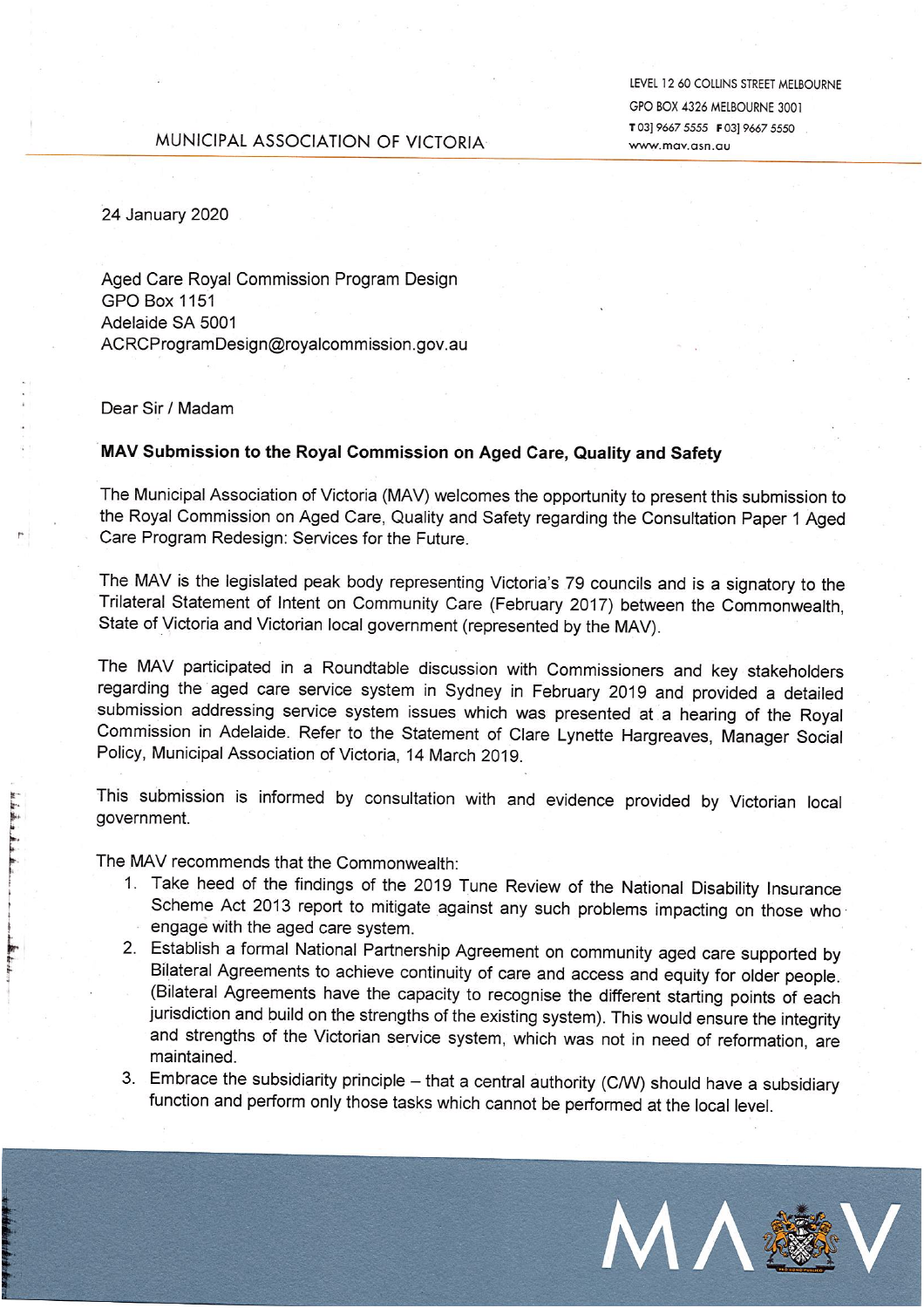- 4. Ensure an evidence-based approach informs the funding for and supply of services and that these be place-based and responsible for meeting the diverse needs of all older people in a defined geographical area (to prevent cherry-picking of easy to service/inexpensive clients).
- 5. Retain block funding on a price/volume basis which ensures that differing and variable needs of clients are met within a funding envelope.
- 6. Reinstate annual growth funding for CHSP and discontinue Level 1 Home Care Packages and roll the funding allocation into CHSP
- 7. Continue Commonwealth and State/Territories investment in local government to support councils to act as effective public sector stewards at the local level.
- 8. Create a new funding stream for service navigation and coordination.
- 9. Strengthen wellness and reablement approaches in program guidelines.

The MAV strongly recommends building on the existing well-functioning Victorian approach to community care and I trust this submission informs the final recommendations of the Royal Commission

Yours sincerely

**KERRY THOMPSON Chief Executive Officer**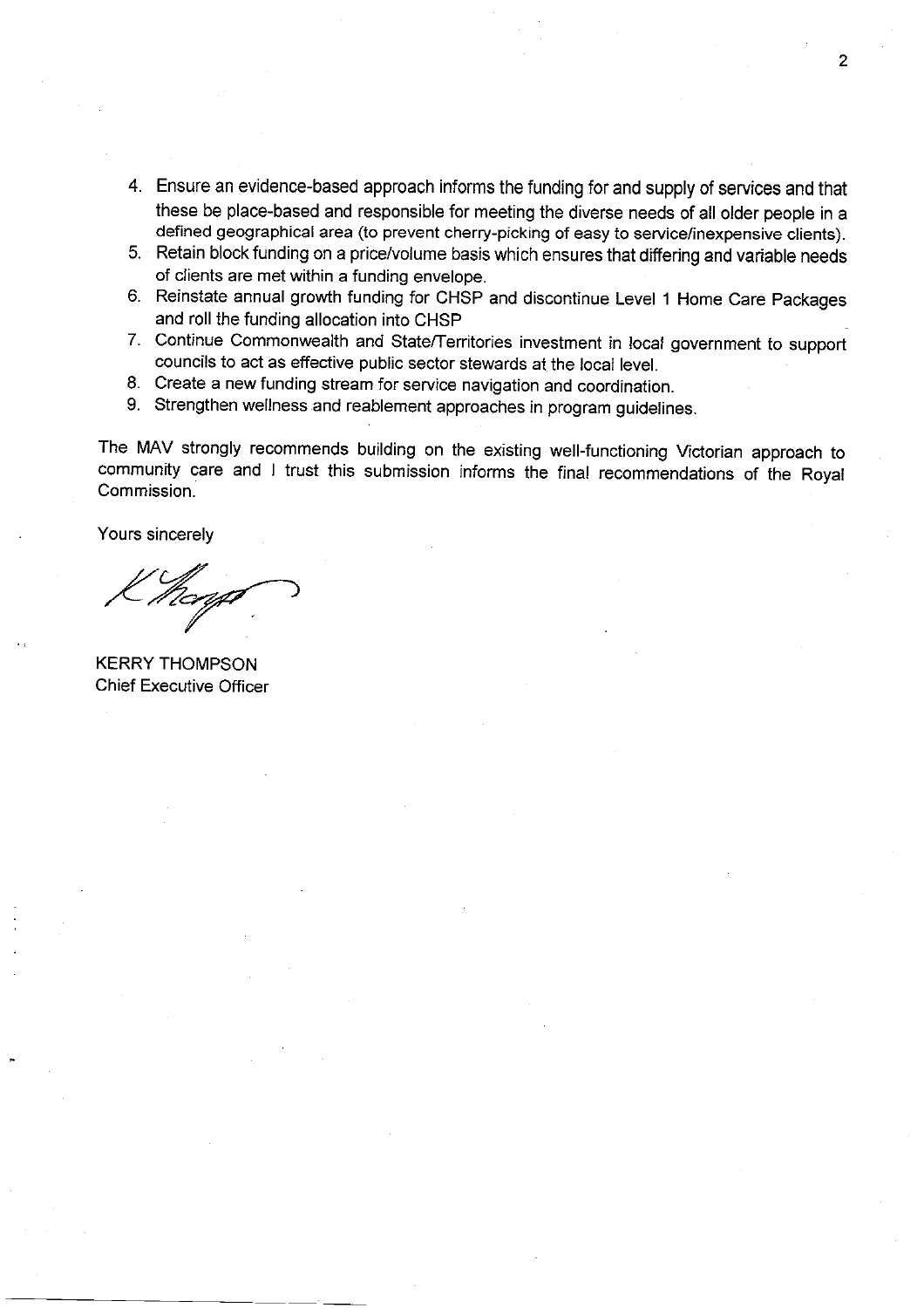

# **Background**

Nationally local government has a legislative commitment to promote the health and wellbeing of all its residents including older people (in Victoria through the Local Government Act 1989 and the Public Health and Wellbeing Act 2008).

Aged care services have historically been delivered through a successful trilateral partnership between the three spheres of government. Local government in Victoria has a 70-year history of planning for, funding and providing aged care programs, services and facilities in response to the specific needs of its ageing residents.

It has been committed to its ageing citizens and to this end has augmented Commonwealth funding of aged care services by an estimated \$200M pa. This commitment is now being jeopardized in direct response to the aged care reforms and the marketisation of services.

Significant evidence before the Royal Commission has demonstrated the nature and extent of market failure, and consequently much needs to be done to ensure service quality and user safety as well as geographic coverage and access for all. Reform of the aged care sector ought to be underpinned by knowledge, transparency, clarity, certainty and collaboration.

# **Principles underpinning a new service system**

Senior representatives from the Municipal Association of Victoria (MAV), local government, the Australian Services Union-Vic Branch (ANMF) and the Victorian Department of Health and Human Services workshopped principles to underpin the aged care service system in December 2019.

This group identified eight core principles for a future CHSP program that seek to ensure flexibility, local planning, equity and accountability. Some of the principles identified exist already in the CHSP and the group has recommended these be retained in any new model, however guidelines and intergovernmental oversight and accountability to operationalise these could be strengthened in a renewed program.

The principles proposed by this group are:

- 1. Home care services are accessible, responsive and flexible to meet the needs of older people at the early intervention stage.
- 2. Funding for home care services uses population-based service planning and resource allocation methods to plan for local needs.
- 3. Home care services are transparent and accountable for the delivery of quality service.
- 4. Home care services support choice and enable personalised approaches.
- 5. Home care services are provided by a skilled and appropriately qualified workforce.
- 6. \*Home care services are tailored to the unique circumstances and cultural preference of each client, their family and carers.
- 7. \*Home care services are holistic and person-centred, promoting wellness and reablement approaches.
- 8. \*Carers are recognised and supported to access services and supports to assist them in their caring role.

\*denotes existing service delivery principle in the *'Commonwealth Home Support Programme – Program Manual 2018-2020'. Note some are not word for word replicated.*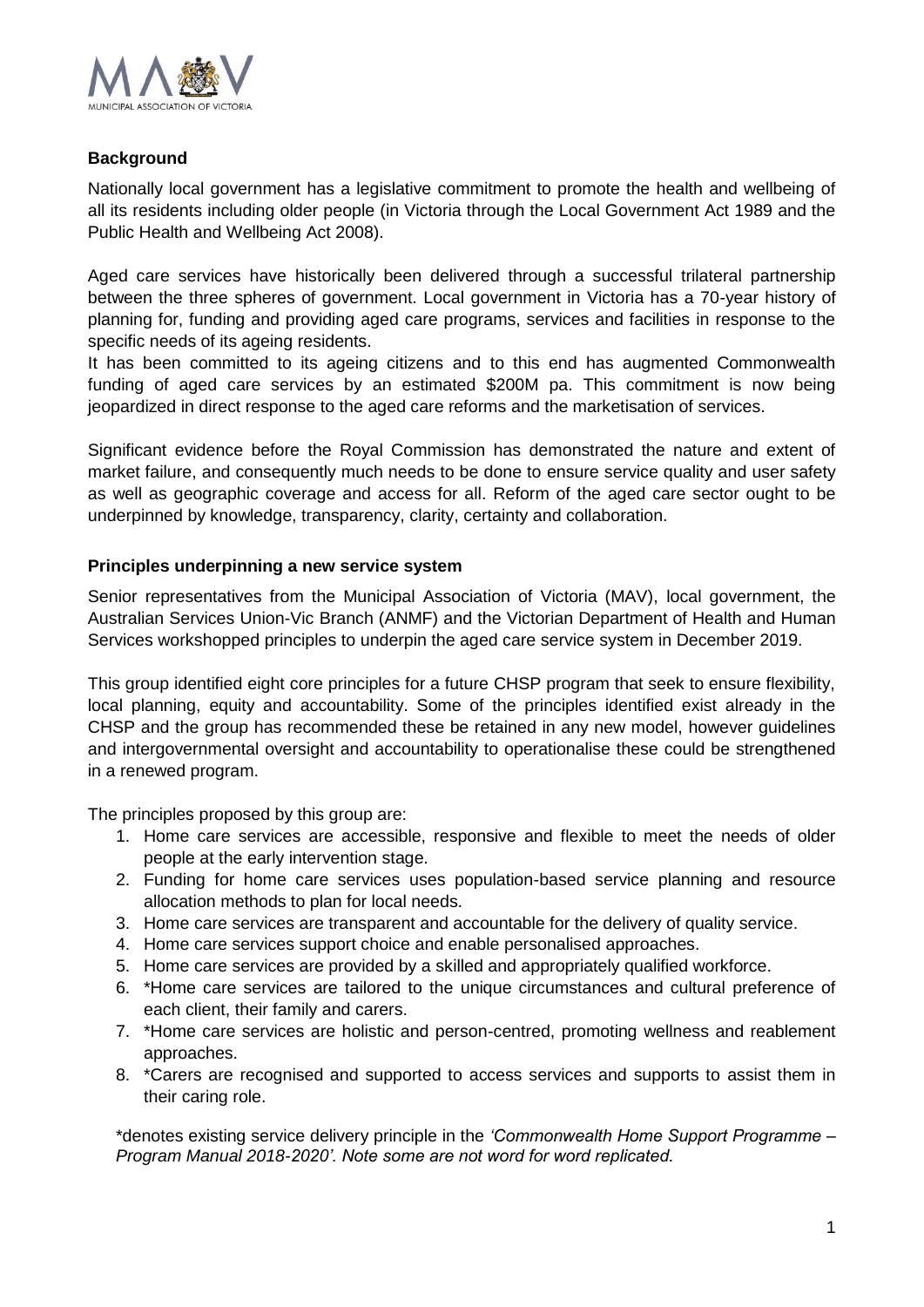

Furthermore, whilst the Royal Commission Consultation Paper states that the concept of 'stewardship' and service system 'market development' are out of scope, the MAV is of the view that it is imperative to incorporate these as principles. The successful design and delivery of any system is dependent on the planning, resourcing and oversight of such, to ensure the design concepts can be implemented and that people do not fall through the gaps, including those who are vulnerable and disadvantaged. It also ensures that the current and future needs of the community are being considered in order to create a responsive, holistic and integrated system.

Another principle might include the concept of a 'feedback loop' to ensure difficulties or challenges with the system (or perhaps gaps in the system) are captured in a timely manner to create a more agile, flexible and responsive system.

The Consultation Paper raises some interesting concepts around wellness and reablement, the need to focus on future care planning and move away from transactional approaches to aged care, however these concepts do not appear to be reflected in the principles as they stand.

### **How could redesign of the aged care system make it simpler for older people to find and receive the care and supports that they need?**

The model proposed on Page 7 of the Consultation Paper does not reflect how the current Victorian service system operates or how a proposed service system would operate from the perspective of the service user. Developing a model through the lens of a client and their journey would inform a more realistic, wholistic and responsive service system.

### The Consultation Paper states on Page 5:

*The aged care system should be changed to support older people and their families to understand the system and get the services and care they need, including by getting much better information and face-to-face support.*

The MAV would argue that this is not a new initiative, rather it has been a role embraced and funded by Victorian local government for the last 70 years and given councils' history and extensive experience, they are well placed to be funded to manage demand and deliver services for their communities in a planned, coordinated and integrated manner. In 2017-2018 the contribution to the CHSP by Victorian local government was estimated at \$200M, thereby ensuring a complex and highly integrated service system which:

- Ensured residents of rural, regional and metropolitan municipalities had access to a placebased suite of home and community care services (CHSP) whether funded or not including system navigation.
- Undertook a holistic assessment of client needs via a strong and multi-tiered assessment framework.
- Planned, coordinated and delivered the full suite of quality and integrated services to diverse groups of people in conjunction with nursing and allied health.
- Provided continuity and certainty of service provision.
- Embedded wellness and reablement to maintain functional independence.
- Employed a large and highly skilled workforce close to 7,000 people in 2017-2018.
- Collaborated and partnered with primary care and acute care providers.
- Advocated on behalf of vulnerable Victorians.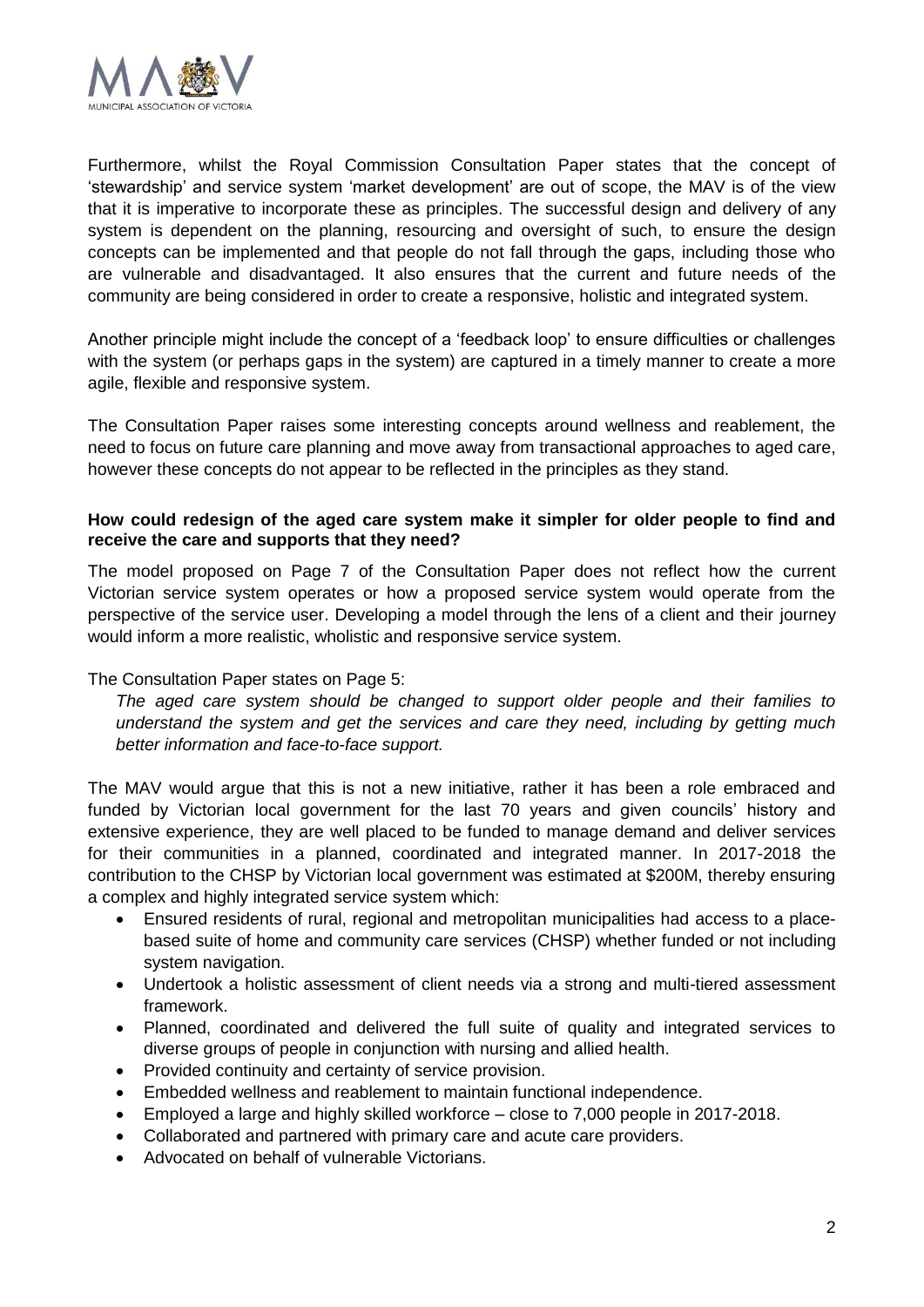

The Consultation Paper also states on Page 5:

*The aged care system should be changed to move to individualised funding for care matched to need within the care stream, irrespective of setting* 

The largest segment of the older population is being served by the CHSP. The transactional costs of moving to an individualised funding model would be prohibitive. Commonwealth funding for residential care totalled \$12.2B for 181,000 clients nationally in 2017-2018 and Commonwealth funding for the Home Support Program totalled \$2.8B for 780,000 clients nationally in 2017-2018.

Furthermore, access issues for older people can vary from person to person and region to region, so it is important to consider the wide ranging types of barriers that might exist, including considerations of vulnerability and disadvantage – particularly for those cohorts identified in the Aged Care Act 1997 (such as Aboriginal and Torres Strait Islanders, Culturally and Linguistically Diverse, Homeless, Financially Disadvantaged etc).

Drawing on conceptual frameworks of access used in the health sector, barriers (from a consumer's perspective) may include the following:

- Approachability of the service provider as perceived by the elderly person (i.e. they can find information easily, compare service providers and their fees, literacy levels and languages are considered, format and medium of information is appropriate  $-$  i.e. considering use of radio/ GP clinics/ hard copy brochures or use of newspapers, face to face, telephone and web based options).
- Acceptability of consumers (not having to jump through hoops, meet unreasonable criteria, feel accepted regardless of culture, values or gender).
- Availability at the times and locations needed by the community and can be accessed independently (translators available, transport available, no waitlists).
- Affordability of the service by the average pensioner, no hidden costs, transparent hardship policies.
- Appropriateness of the service provider (staff suitably trained, provider has resources and can meet consumer's needs).
- How empowered and motivated consumers are to engage with, seek out and navigate the system (… is the system providing outreach/ in-reach for consumers totally disconnected from the system, case management/support, advocacy etc).

For more information about the access framework refer to: *[https://www.publish.csiro.au/py/pdf/PY16093.](https://www.publish.csiro.au/py/pdf/PY16093)*

### **Information, assessment and system navigation**

The system needs a suite of options to meet different needs of a diverse and non-homogenous consumer of aged care services – and thus a range of options is required, including:

- Web based options
- Telephone based
- Face to Face
- Outreach, and
- Case management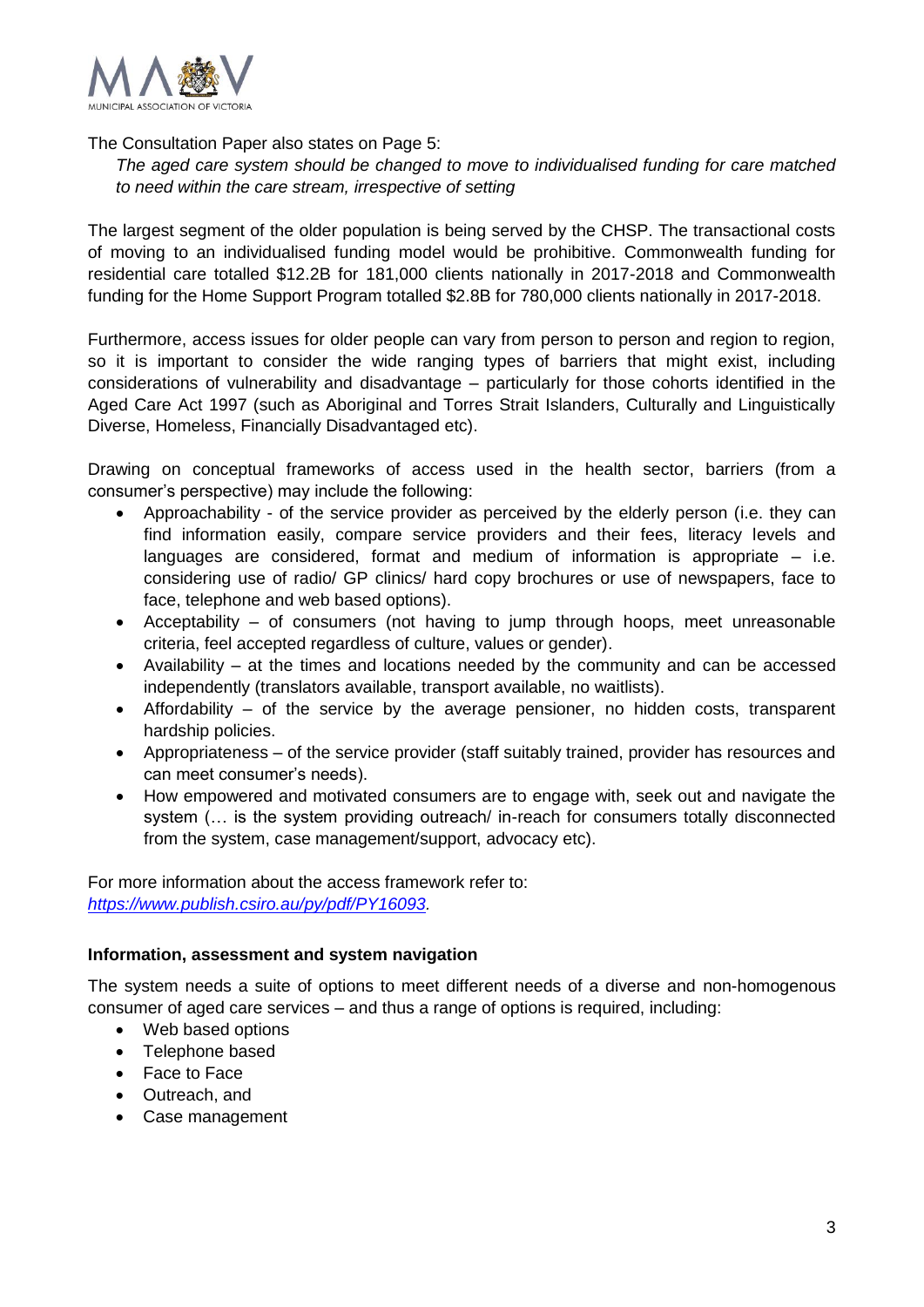

Many older people receive information through their GP or health professional, and therefore focusing on interface points as a means of enhancing continuity of care would be beneficial – such as having trained workers co-located at GP clinics, who can respond to enquiries or issues, link people into the system and also provide a feedback loop back to the steward of the system in order to address systemic issues in a timely manner.

Ideally, workers would be clinically trained (such as social workers) in order to support individuals as well as screen for health and welfare concerns. Trained professionals also have a better understanding of systemic disadvantage and discrimination, and a broader and more holistic approach to addressing consumers' needs and concerns. They would also have more experience working with people with more complex and diverse needs and would be able to undertake a care planning function, as well as offer assistance with future planning (such as enduring powers of attorney and advanced care planning etc).

## **Entry-level support stream**

A significant access issue for many consumers is 'availability', not simply 'affordability', therefore it is important that consideration is given to what supports and services are available to meet the needs of the consumer. If there is a 'thin market' where some services or supports are either nonexistent or not enough to meet the needs of the community, elderly people are forced to either go without or to wait for unreasonable periods of time for support, which puts them at risk of entering residential care prematurely. As such, there needs to be a steward to oversee the market to ensure there are no gaps and/or people are not falling through the cracks.

The markets maturity and availability differ widely depending on the region and municipality, and therefore consideration of demand and demographics is imperative in distribution of funds and resources to municipalities. Thin markets may exist or emerge due to lack of funding associated with:

- Delivering an appropriate service for particular cohorts (for instance it may be more expensive to 'service' people from an Aboriginal and Torres Strait Islander background due to the need for specialized/trained workforce, or more expensive to deliver services to rural/remote parts of a municipality due to distance/transport costs).
- A particular service activity that is inherently expensive to deliver such as community based social support (due to travel/transport expenses), delivered meals and/or home maintenance services.

These services require an increase in funding, with consideration of increasing the unit cost for services that target consumers with higher needs, and/or providing block funding with a focus on individual or community outcomes rather than focusing on service hours as an output or measure. In communities with high disadvantage where consumers cannot afford services, Consumer Directed Care is not appropriate – as the onus is on providers to collect fees to remain financially viable/sustainable, which can be either extremely difficult or impossible.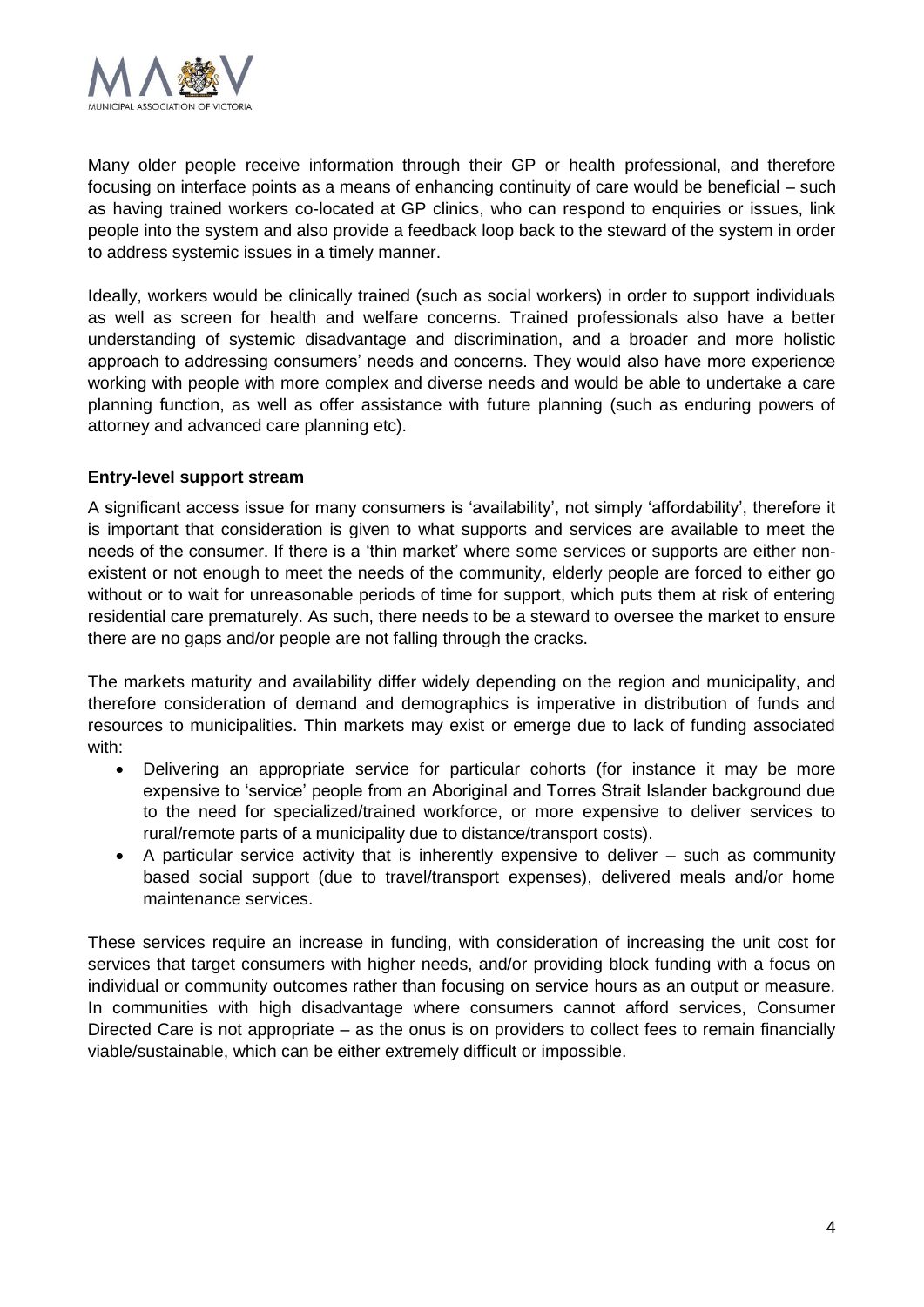

#### **Investment stream**

To reorient the system to be more proactive and preventative, it ought to:

- Foster closer ties with allied health practitioners to enhance restorative interventions, screening, awareness raising and measures into programming.
- Enhance relationships with training institutions and/or influence curriculum to enhance understanding of the needs of aged people, signs to look for (for early intervention), offer placements and work experience in aged services (particularly in-home maintenance/ building and trades).
- Strengthen community awareness of options available to keep people safe in their homes.
- Provide enhanced health screening for early intervention using outreach and engaging community elders.
- Increase awareness of health issues signs, symptoms, prevention, supports (i.e. for dementia and/or for safety concerns such as falls prevention).
- Fund care planners, case management, clinically trained workforce.

The most important interventions for people experiencing a crisis include:

- Better pre-planning of rights, options and pathways before a crisis happens.
- Flexibility of the system to adapt and respond in a timely and suitable manner (i.e. increase to 24/7 care within 24 hours for a short period of time whilst other (longer term) options can be explored)
- Availability of information on services and supports.

#### **Care stream**

*Is the concept of 'reasonable and necessary' as used in the National Disability Insurance Scheme applicable to the level of support that could be funded under this stream?*

The challenge with this concept is the objectivity of who is defining 'reasonable and necessary' and the inconsistency between people determining this. Clinically trained workers may reduce the need to be to prescriptive whilst upholding the consumer's needs and dignity.

There are also sustainability and resource management issues that may need to be considered to ensure that the system is fair and equitable for all, rather than delivering a 'first in best dressed' approach.

*What are the advantages and disadvantages of block funding, providing cash or a 'debit' card with a fixed annual budget to older people or a mixed model (combining block funding with other approaches) for this stream?*

Block funding on a geographic basis requires the service provider to undertake whole of population planning and triaging of client needs. This has been a central feature of Victorian local government's approach to community care.

Some of the challenges that exist when funding follows the consumer include:

- Service providers rely on recouping fees for the service they deliver which is a challenge for providers and risks providers unable to operate in this environment.
- Service providers reorienting service provision to meet targets, and not the needs of the consumer, which may require non-direct service delivery time such as capacity building, community development, enhancing system pathways, and address barriers and disadvantages.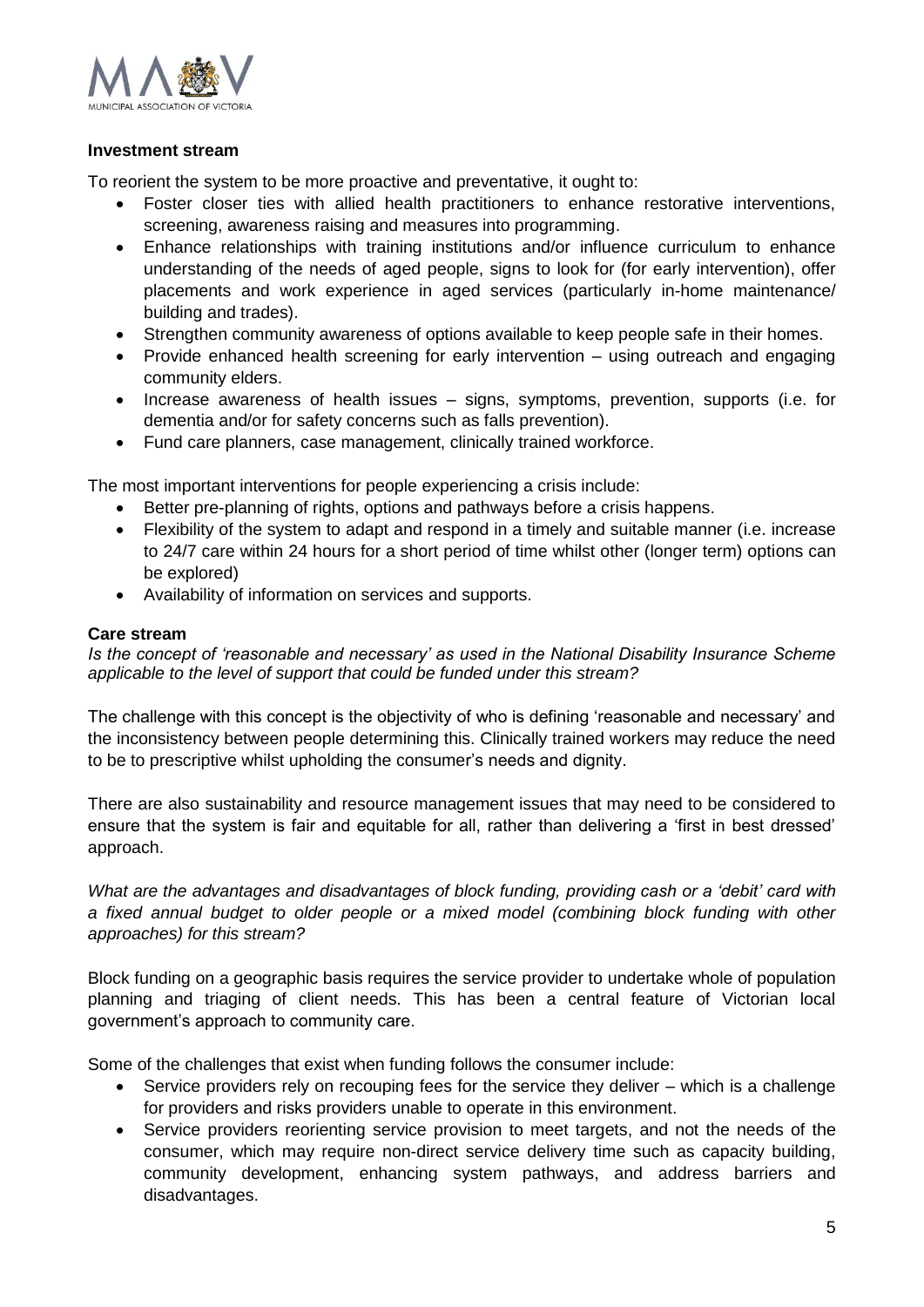

• Service providers operating in isolation which can create a fragmented system with poor planning to meet the current and future needs of the consumer.

## **Specialist and in reach services**

*How could the aged care and health systems work together to deliver care which better meets the complex health needs of older people, including dementia care as well as palliative and end of life care?*

Some options to enhance continuity of care/integration of the aged and health systems include:

- Co-location of services (for example ACAS, PAC and TCP being located in the hospital settings, or health professionals with aged experience located in medical centres).
- Clinically trained aged care workers to work in certain roles (intake, triage, outreach, navigation, case management) to enhance understanding of health conditions/systems, screening, early intervention/prevention and care planning.
- Increased access (available and affordable) of geriatricians, neuropsychologists and aged care mental health clinicians.

## **Designing for diversity**

*How should the design of the future aged care system take into account the needs of diverse groups and in regional and remote locations?*

Some options to enhance the design of the system to include diverse groups and the needs of those living in rural locations include:

- Using a lens of vulnerability/disadvantage of cohorts identified in the Aged Care Act against the different types of access issues/barriers that might exist for them (as identified in question that outlines the different types of access – as taken from a conceptual framework of access used in health).
- Provision of a suite of options to recognize diverse needs.
- Funding that recognizes higher costs to deliver to certain cohorts or locations Incentivizing providers with additional funds (or increased unit price) to cover additional costs/expenses to target diverse cohorts.
- Block funding with an outcome focus, rather than a transaction with measures against service hours.
- In addition to rural municipalities, recognise that there are areas within metropolitan municipalities that may be deemed rural/remote.

## **Financing aged care**

*What are the strengths and weaknesses of the current financing arrangements and any alternative options that exist to better prepare Australia and older Australians for the increasing cost of aged care?*

Local government in Victoria has a 70-year history of planning for, funding of and providing aged care programs, services and facilities in response to identified needs of ageing residents. To this end local government has augmented Commonwealth funding of aged care services by an estimated \$200M pa. In the event that councils decide to relinquish service delivery for CHSP, so will they discontinue subsidising the service system, which will greatly impact the quality and breadth of care currently provided. The Commonwealth is advised to note this critical issue.